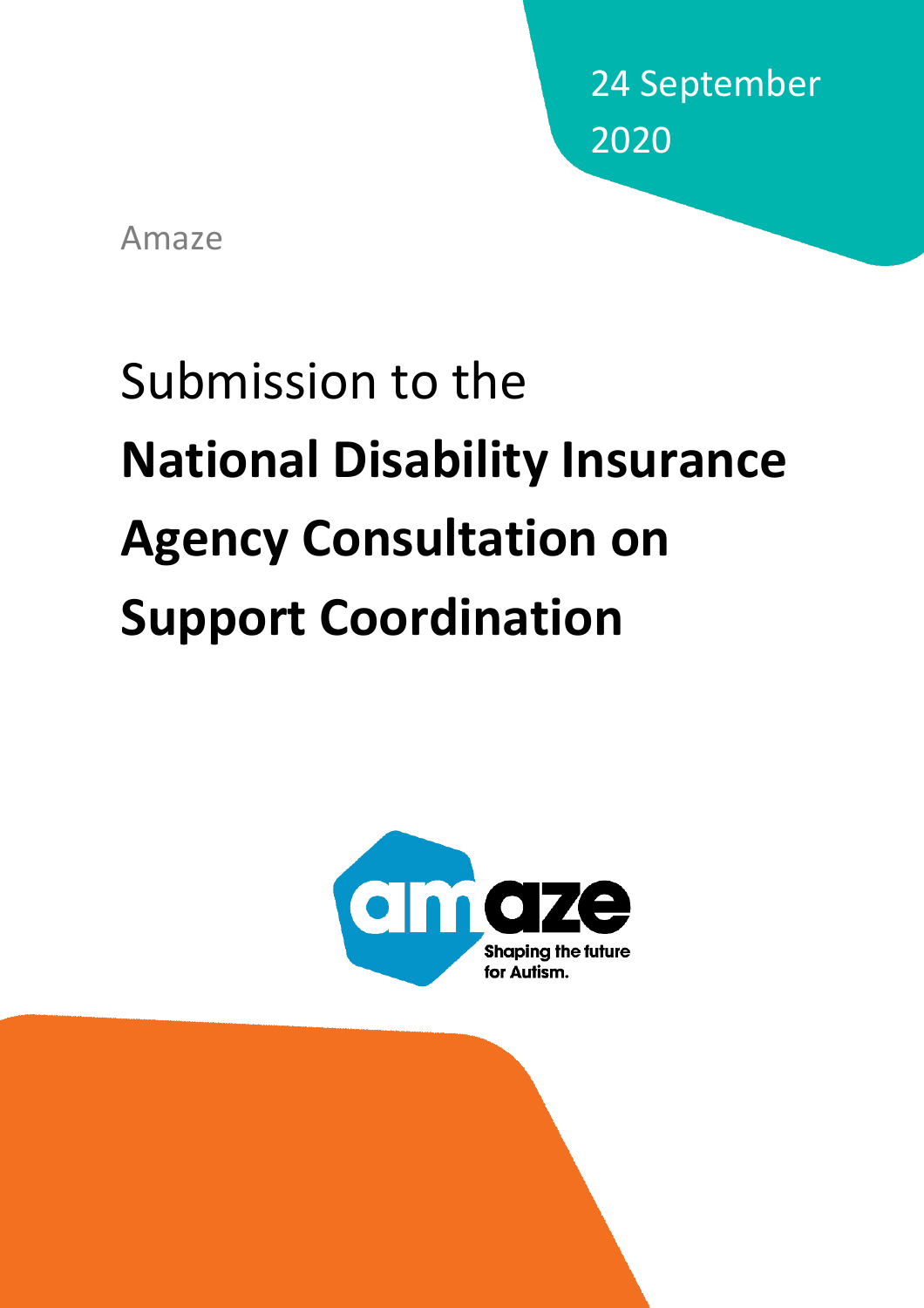# **About Amaze**

Amaze is the peak body in Victoria for autistic people and their supporters. Amaze is a not-forprofit organisation established in 1967 that represents around 55,000 autistic Victorians.

Amaze seeks to achieve three key outcomes:

- Community understanding of autism in Victoria increases over time.
- Attitudes and behaviours towards autistic people by the Victorian community (government, private and social sectors) improves over time.
- Opportunities for meaningful participation and valued contribution increase for autistic people.

Amaze provides advice and capacity building initiatives to enable autistic people and their families, and to equip and inform professionals and the broader community about autism).

Amaze is a representative to government for autistic people on NDIS related issues – specifically through the NDIS Autism Advisory Group and also on the NDIS CEO Forum.

Amaze is also a partner of the Australian Autism Alliance, a coalition of 12 autism organisations around Australia that represent autistic people, their parents and carers, service providers and researchers who aim to realise the potential of autistic Australians. Together, the Alliance reaches over 170,000 people through various communication channels.

The Alliance had 'urgent action to eliminate NDIS barriers to vital supports for autistic people' as one of four priorities in the *Australian Autism Alliance 2019 "Change 4 Autism" Federal Election Manifesto* and continues to prioritise NDIS reforms.

There are around 123,000 autistic participants in the scheme (or approx. 143,000 if you include those with secondary disability of autism in the count): 31% of participants have a primary autism diagnosis, and an additional 5% of participants have autism as a secondary disability. In the younger age groups, the lion's share of participants are autistic: 65% of participants aged 7- 14 years and 54% of those aged 15-18 years.

Amaze welcomes the opportunity to provide a submission to the NDIS Discussion Paper on Support Coordination.

# **Conflicts of interest**

Amaze does not provide support coordination services or indeed any funded services to NDIS participants.

Our submission has been drafted with direct input from our community, sector experts and represents the interests of autistic people who are NDIS participants.

# **For further information**

Amaze stands ready to assist the NDIA and Australian Government reform support coordination. Nicole Rees, Executive Manager of Policy & Advocacy (Deputy CEO) can be contacted on Nicole.rees@amaze.org.au to discuss this submission.

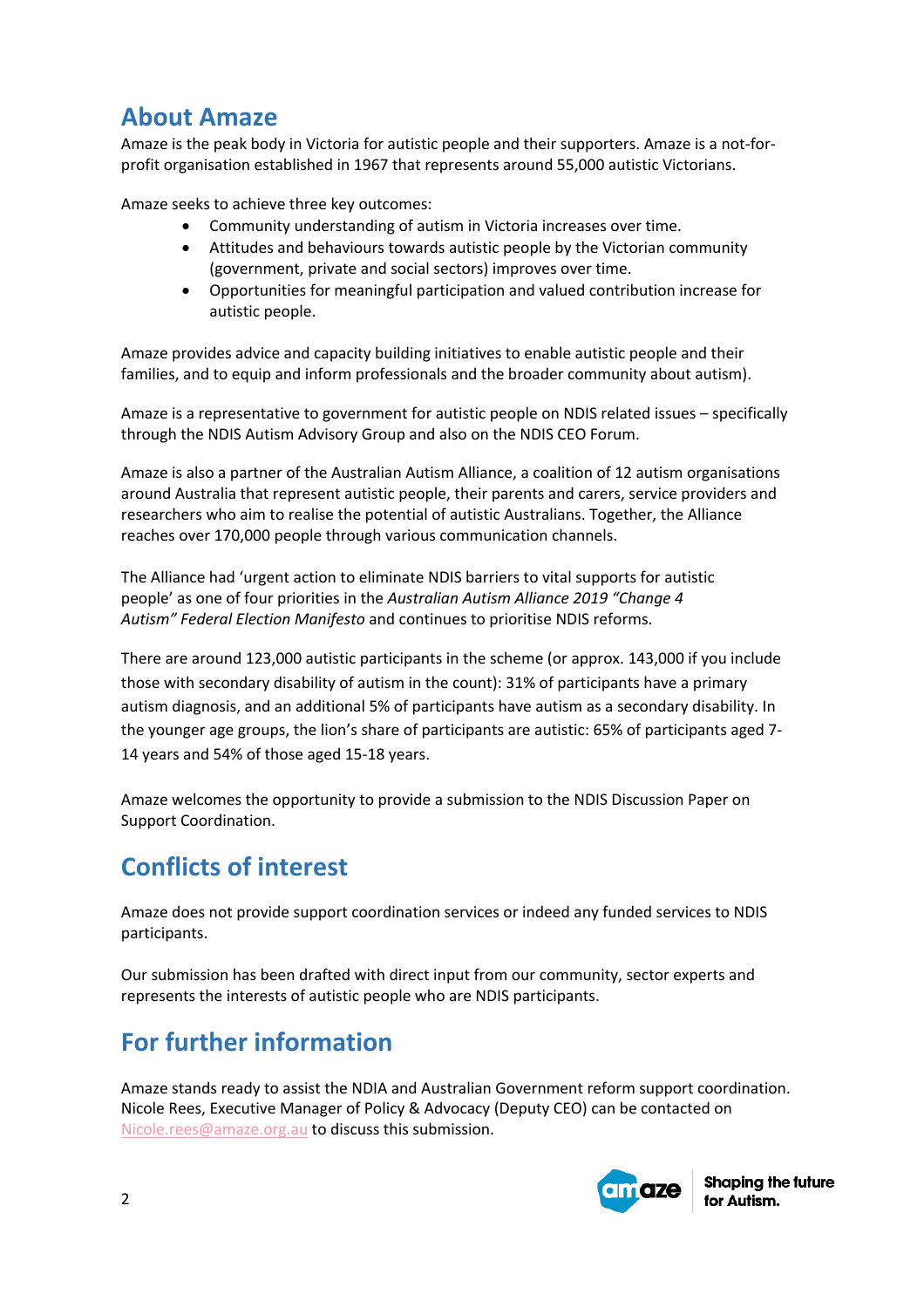# **Submission**

## **Support co-ordination needs to be fundamentally overhauled**

Amaze supports the continuation of a funded support coordination (SC) role for NDIS participants; however, we are concerned about the increasingly crowded space of funded supports with overlapping roles and responsibilities related to assisting NDIS participants achieve their goals and access their supports. A lack of clarity and role delineation for these supports is compounding the complexity already inherent in the NDIS, with participants bearing most of the burden.

With an annualised expenditure on SC alone reaching \$737 million in 2020, Amaze places a high expectation on the quality, consistency and value for money that SCs offer to participants and more broadly, the NDIA and Commonwealth Government.

We believe it is appropriate that individuals employed as SCs are accredited and have attained a minimum training and education standard, and work to an agreed code of ethics with systems of accountability.

Amaze's submission addresses issues that we believe are critical to the ongoing role of SC and offers constructive recommendations that, if implemented, would overhaul the SC to deliver better outcomes for participants, the Scheme and the Australian community.

## **The potential of Local Area Coordination is not being realised**

The original role and vision of the Local Area Coordinator function (LACs) and their interaction with participants and the funded SC role is far from being realised.

After a distinct focus on on-boarding new participants in each region as the NDIS rolled out, the responsibility of LACs to support individual participants to implement their plans, utilise community and mainstream supports, and build the responsiveness and inclusiveness of these supports is not being achieved. This role seems to have been haphazardly devolved to SCs.

SCs suffer from the lack of a clearly defined role and remit. As a result, a number of role overlaps and points of confusion have arisen between SC and LACs, as well as other NDIS functions with responsibilities that include acting as intermediaries between participants and providers of funded supports. The system has become messy, duplicative and inefficient, and much of the resulting poor impacts are borne by the participants and their families.

## **Perverse incentives can undermine scheme outcomes**

At the system level, we hold considerable concerns about the potential for perverse incentives to influence the behaviour and activities of SCs, particularly those related to the funding model. We acknowledge that the marketised model that SCs operate within provides some level of choice and control. However, this creates an inherent structural challenge as the financial incentive for the SC do not necessarily align with the goals of improving the participant's

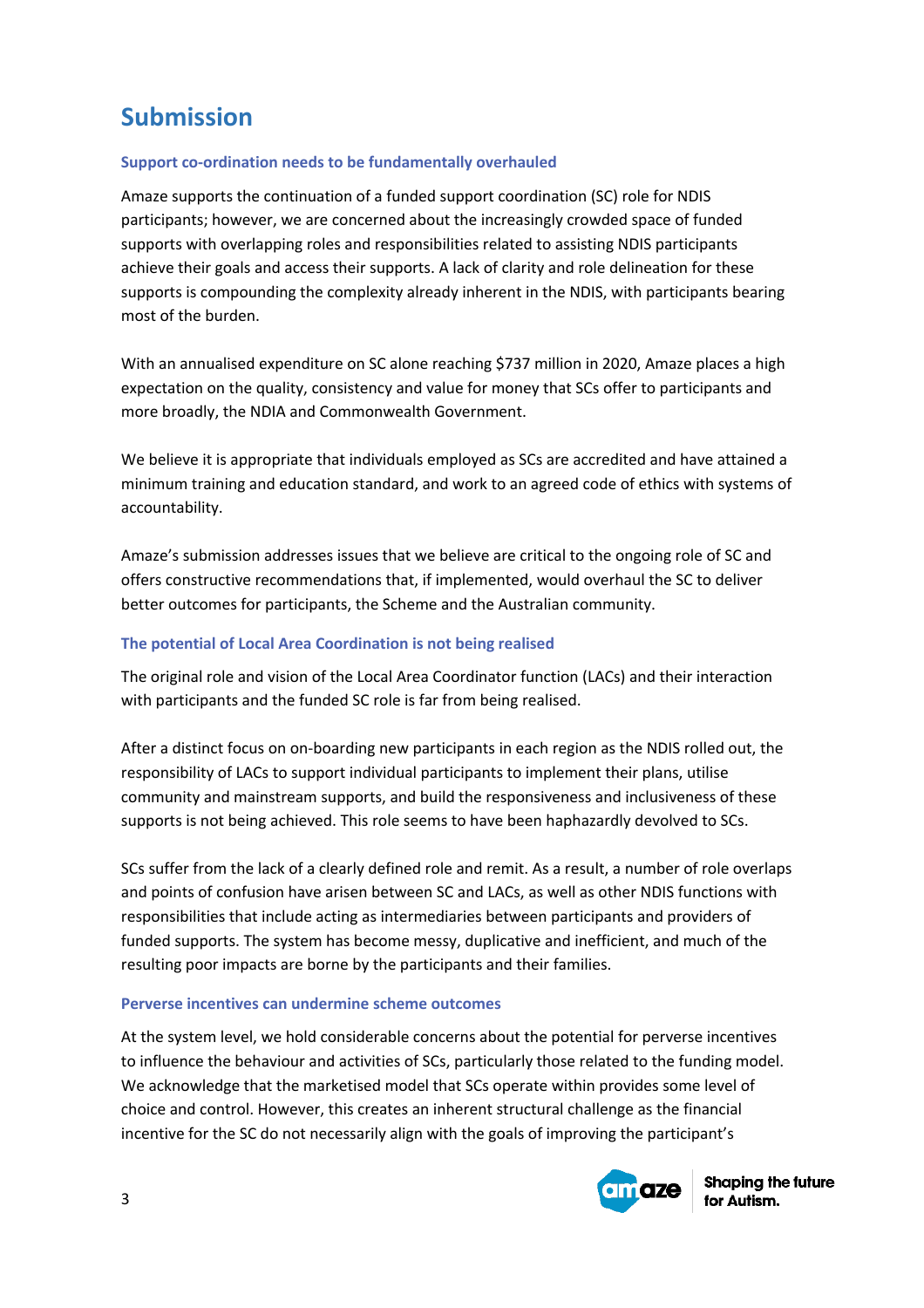capabilities in decision making and independence. A successful SC will in effect reduce or even remove the future need for their services.

The block funding model of LACs, while less consistent with the choice and control principle, realigns the financial and performance incentive of the LAC to directly supporting participants' goals. Staff employed by LACs are incentivised to address participants' goals and support needs, independent of the financial incentive imposed by the hourly rate applied to the SC role.

Amaze believes that LACs may be a viable option to deliver broad coordination support for the majority of NDIS participants in each region, with additional capacity for those with specialised needs to access independent SC from external providers when necessary. The pros and cons of this need to be thoroughly explored.

As a starting point, the NDIA ought to consider whether it is appropriate to implement smaller incremental reforms to the SC role, as it has evolved to-date, or if a more fundamental reset is necessary.

# **Market intelligence need to be shared between intermediaries so SCs can access contemporary information about available supports and evidence-based practice**

Amaze holds concerns about the information imbalance inherent in the NDIS market. We regularly hear of participants who struggle to identify which service provider is best-suited to their needs. Understandably, many rely on SCs to guide them through this process, however Amaze is not confident that there is an acceptable level of understanding of local contexts and available providers across the SC workforce, which impacts on their ability to give participants clear and evidence-based advice about which providers best suit their needs.

With the entry barriers comparatively low, including no minimum training requirements, accreditation or experience, SCs are often reliant on information about local support providers that is available in the public domain. We note that for many participants, this does not materially improve the tools and networks that may be available to them.

There is a real need to ensure SCs can access robust and independent information about which local NDIS and community support providers are operating in each region, and how a participants needs might be met. A centralised and shared information source would offer greater assurance that advice about support providers was truly independent, and not based on informal referral pathways that SCs may evolve over time. It would also avoid duplication of efforts, which wastes precious resources.

Amaze submits that there may be potential in exploring the role of LACs as a point of coordination and information distribution about contemporary, evidence-based practice and the availability of supports across an NDIS region, for the benefit of the SC workforce and participants.

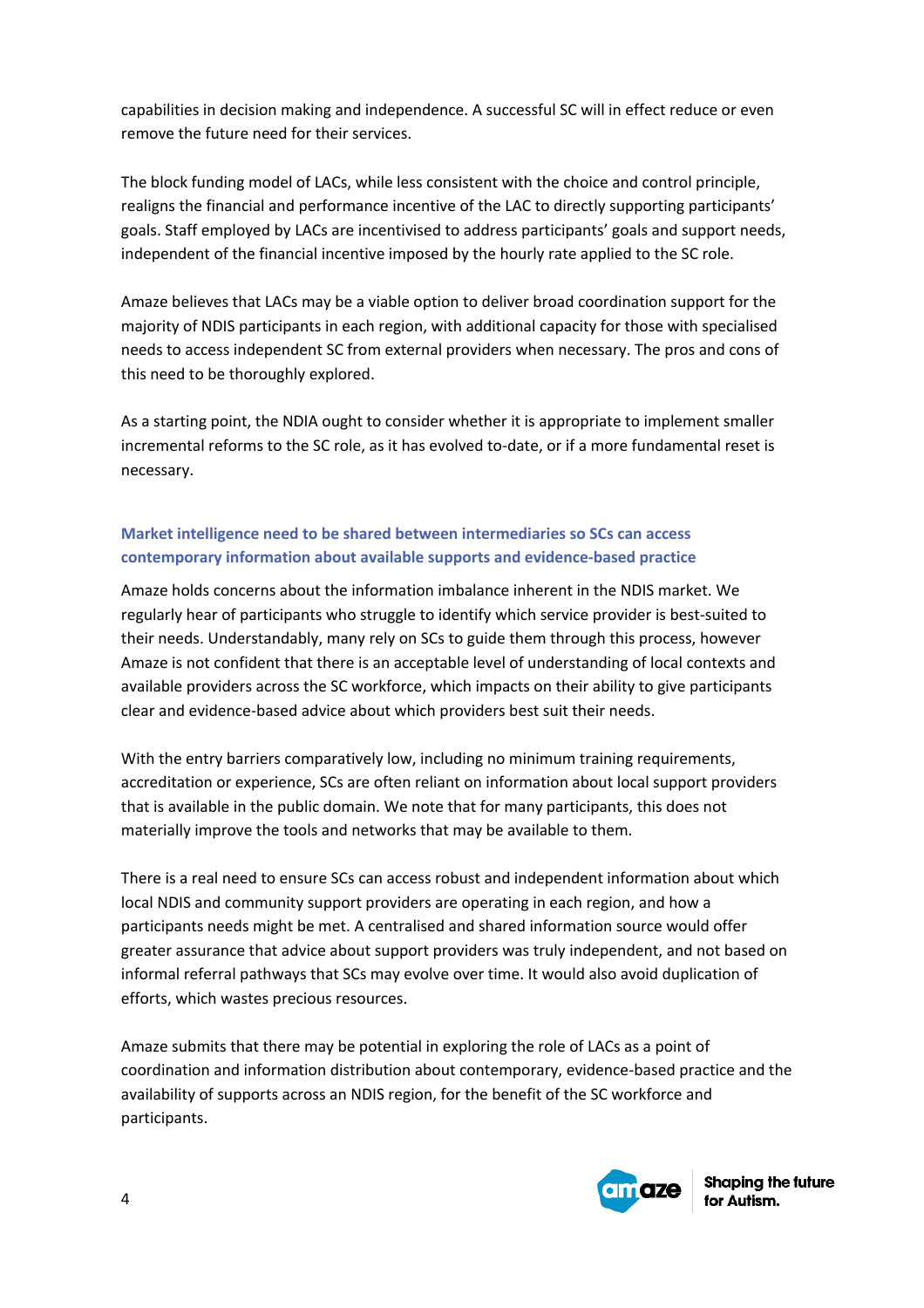### **Recommendation:**

- **1.** Explore how LACs might be used to deliver SC functions to the majority of NDIS participants, with capacity for those with intensive or specific needs to work with specialist SC providers.
- **2.** Explore utilising LACs as a central point of reference for SCs to access independent information and market intelligence about available NDIS providers in each region.

#### **Greater clarity and role delineation for intermediary supports is urgently needed**

A fundamental challenge for participants and SCs alike is the lack of a clear directive from the NDIA on what functions a SC is expected to fulfil. This lack of clarity extends to the related but distinctly different roles of LACs, plan managers, community connectors, recovery coaches and liaison officers.

Without clearly defined roles and responsibilities, intermediary services and participants alike are forced to navigate a complex grey area where system inefficiencies and duplicated functions thrive.

There is an urgent need for role definition to understand where each function starts and ends, and the points of intersection. Amaze submits that the NDIA must issue clear guidance around the specific roles and responsibilities of SC and other related intermediary supports.

#### **Recommendation:**

**3.** The NDIA should issue a clear determination about the role delineation and acceptable activities for a SC to undertake.

#### **SCs need a base level of training**

The absence of requirements for training, accreditation, professional development, quality assurance and value for money of SC needs to be comprehensively addressed as a priority.

With SC being used by the NDIS' most vulnerable and complex participants, there is a critical need for a tighter regulatory approach to the SC role, including minimum training standards, accreditation of individual SCs, ongoing professional development and accountability for service quality.

Amaze submits that minimum training standards should be applied before a SC can be eligible to deliver NDIS-funded supports to participants. Too often we hear reports of participants who have worked with SCs who have no training or a background in the disability sector, which undermines the integrity of the SC function and the confidence of the participant.

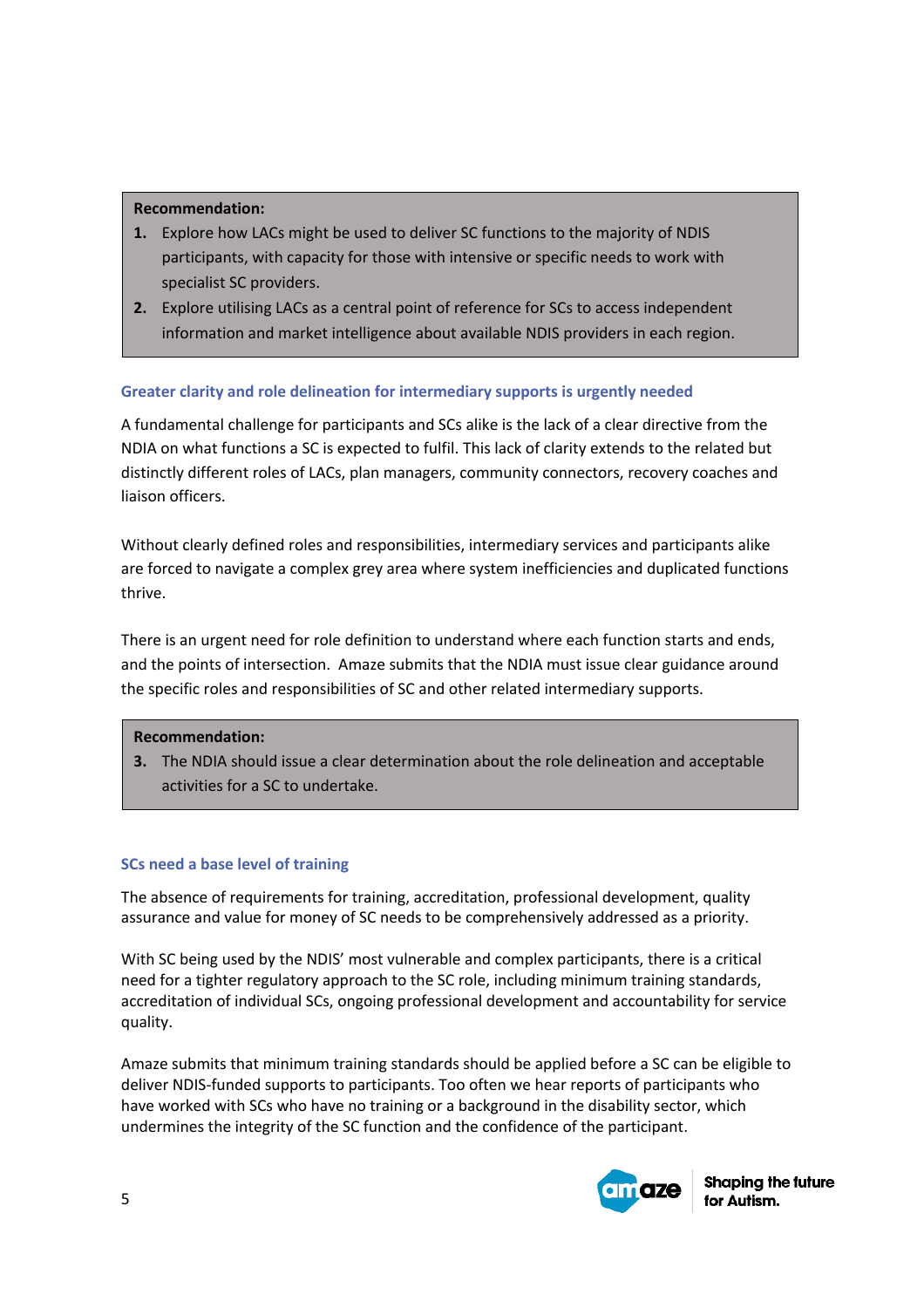Amaze is agnostic on what should constitute the minimum standard of training, noting that there are private sector providers who offer SC-specific training, as well as vocational qualifications that prepare individuals for working in the disability sector more broadly.

An essential facet of the SC role is that it is grounded in a firm understanding of human rights and disability rights, and an appreciation that SCs can support participants to reach their goals through access to both formal and informal community supports.

There may be scope for the NDIA to partner with vocational training providers to ensure that a targeted course is developed that specifically prepares SCs for entering the workforce.

#### **Recommendations:**

- **4.** Explore opportunities to work with vocational education providers to develop a course that specifically prepares people to enter the SC workforce.
- **5.** Introduce a minimum training standard for all individual SCs**.**

## **Support coordinators need to be accredited and be accountable to operate in accordance with a code of conduct**

Amaze supports introducing a system of accreditation for SC providers.

The lack of an enforceable accreditation process is a significant gap in the NDIS and allows concerning probity risks to be fostered. Amaze would like to see a dual approach to accreditation that sees each individual providing SC services to be registered with the NDIA, with a minimum standard applied to making information about their qualification, their registration and their relevant experience as a SC available to NDIS participants.

A potential risk in implementing a registration and accreditation approach to regulating the SC workforce is that it can be interpreted as being deficit-focused, in that it addresses the shortcomings of the few poorly performing SCs at the expense of those who work to a high standard.

Amaze notes that accreditation, registration and an associated code of conduct can be seen rather as a means of quantifying workforce standards, improving professional development, and importantly, increasing confidence in the SC role.

The Northern Ireland Worker Registration Scheme operates a model that may be applicable in the context of accreditation for SCs. The Scheme sets standards for social care workers based on conduct and experience, rather than simply qualification. The Scheme was introduced with the support of unions and has had broadly positive impacts, improving the ability of workers to act as whistleblowers, emphasising recruitment based on values, and redirected the general emphasis of the sector away from unit price and wage, to a focus on supporting individuals to enhance their professional development, to work at a high standard and to balance work and home life.

Improving quality assurance is also essential, and Amaze proposes that SC needs to be accountable to the NDIA via the Quality and Safeguards Commission. Currently the main lever available to participants with concerns about the quality of their SC service is to change SC

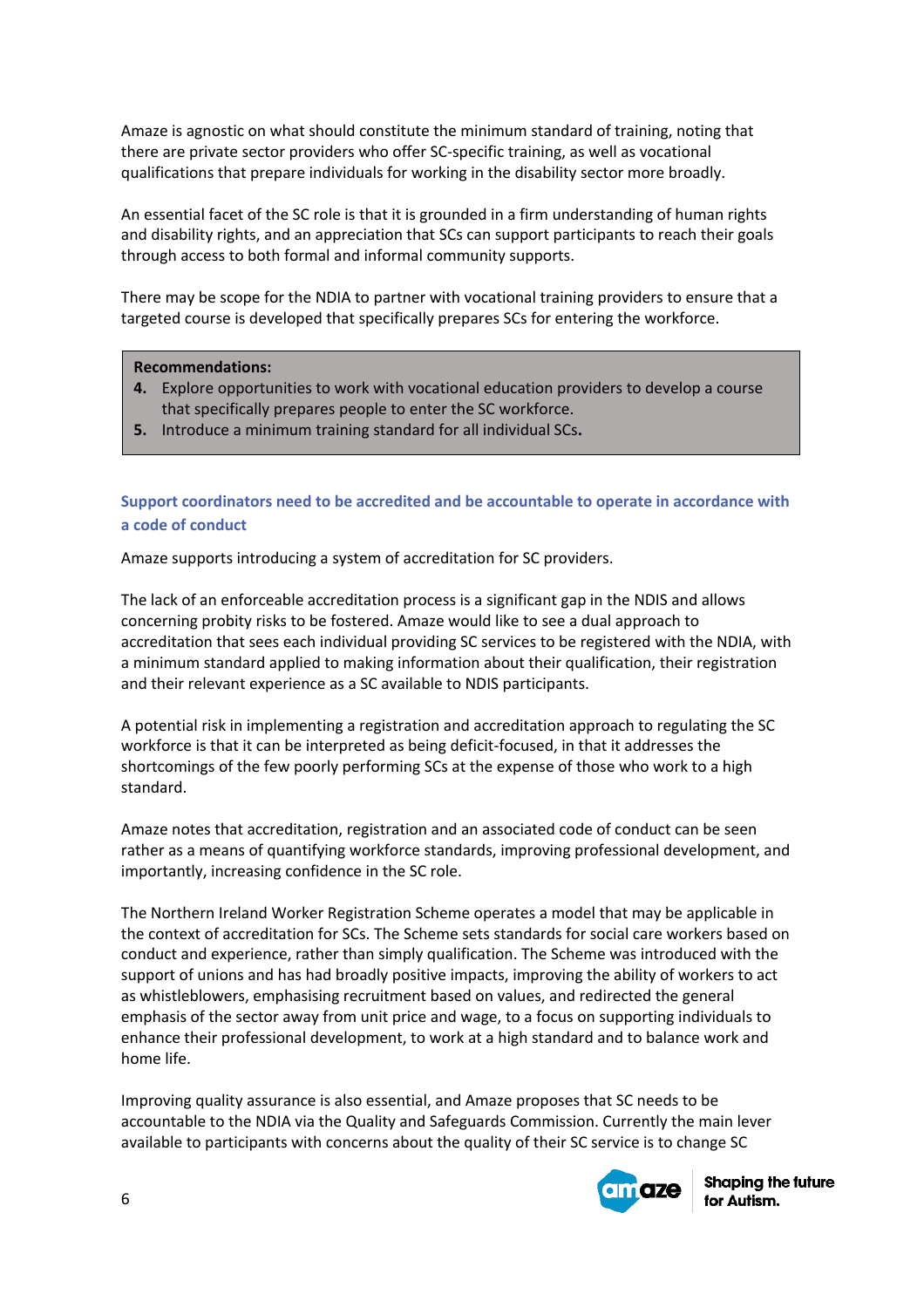providers. While this is powerful in the short-term, Amaze is concerned that it does nothing to address systematic poor performance of SCs.

#### **Recommendations:**

- **6.** Introduce an accreditation and registration scheme for SCs, with clear requirements for displaying each SCs qualification, experience and registration information.
- **7.** Regulate SCs within the NDIS Quality and Safeguards Commission.

#### **People with lived experience of disability can make effective support coordinators**

Amaze notes the potential to build on the *Growing the NDIS Market and Workforce Strategy* and support the development of training and employment pathways to utilise the unique perspectives and experiences of autistic people, their families and carers , and support them to enter the NDIS market as providers of SC.

Amaze has received feedback from its community regarding the lack of availability of skilled SCs who have a deep understanding of autism and an awareness of autism-specific local supports. We believe that there is a unique opportunity to leverage this consultation process, and the need for economic stimulation measures in a post-COVID-19 job creation scheme, to engage motivated autistic people to train and work as SCs. With autistic people now accounting for largest diagnostic group within the NDIS, representing approximately 31% of all participants, this would capitalise on their direct experience and understanding of both the NDIS and the needs of autistic participants and their families.

#### **Recommendation:**

**8.** Promote the development of a lived experience workforce, and explore how autistic people can be engaged and supported to participate in training as SCs.

#### **Conflicts of interest need to be eliminated**

Amaze holds significant concerns about the high risk for conflicts of interest and probity breaches when SCs are employed by an organisation that also offers other NDIS supports. We consider the 41% of NDIS Agency managed participants whose SC is also employed by the provider of their primary supports to be unacceptably high and an indicator of design flaws.

Beyond formal conflicts of interest where SC is provided by the same general NDIS support provider, Amaze has heard reports of SCs receiving kickbacks from NDIS support providers in exchange for participating in an informal referral pathway. We note that these examples are not the norm, however their existence undermines confidence in the SC function and the NDIS more broadly. The acceptance of kickbacks and other informal enticements to SCs must be included in a code of conduct and be a focus of training activities.

Participant centricity must be at the core of decision making, particularly when considering how to protect vulnerable and complex participants. We have a high expectation that SCs act with the highest integrity, and note with consternation that despite working with some of the NDIS'